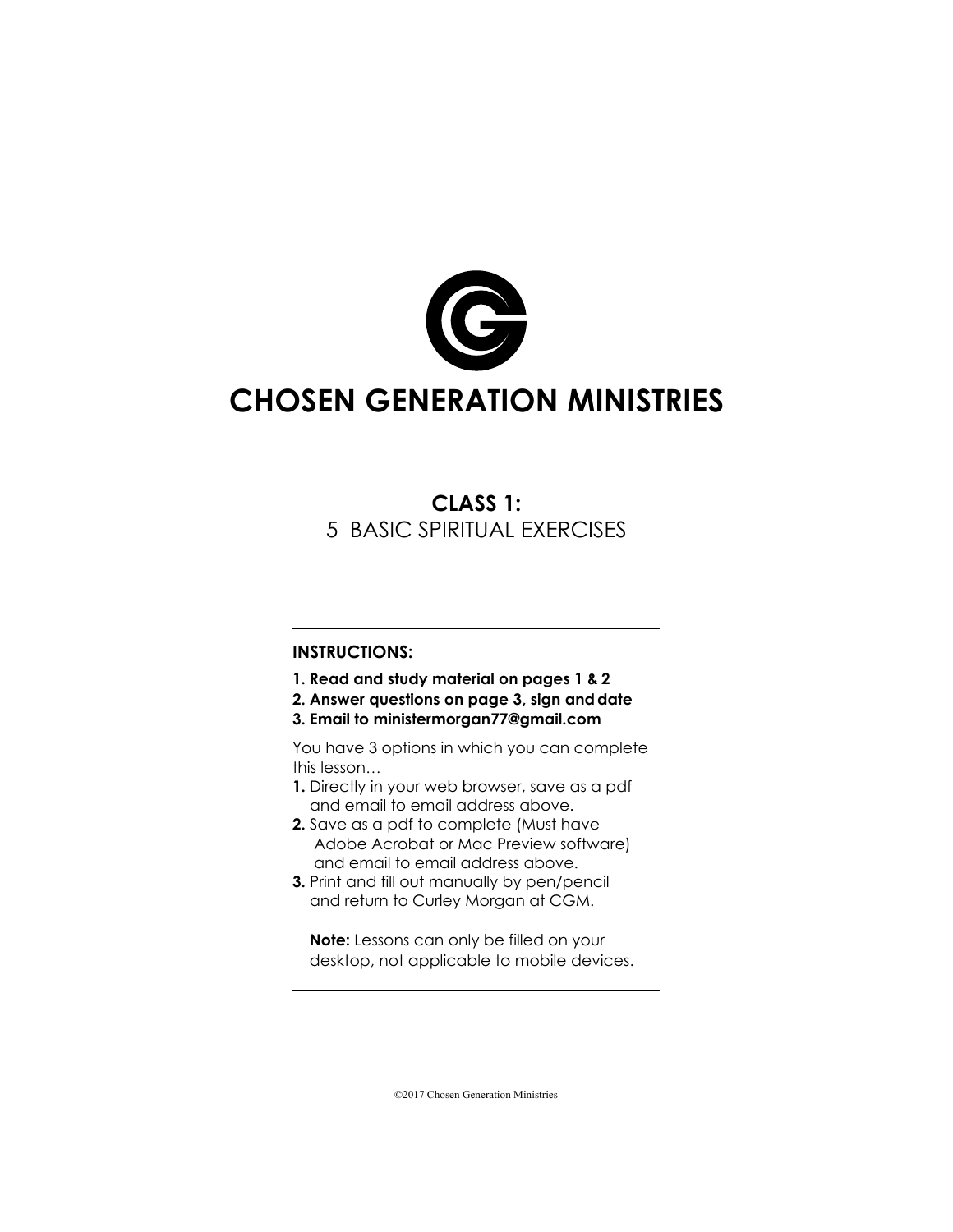## **CLASS ONE - 5 BASIC EXERCISES FOR SPIRITUAL FITNESS**

"...exercise yourself toward godliness. For bodily exercise profits a little, but godliness is profitable for all things, having promise of the life that now is and of that which is to come." *1Timothy 4:7-8*

### **1 READ THE WORD OF GOD**

#### *1Peter 2:2 NIV*

Like newborn babies, crave pure spiritual milk, so that by it you may grow up in your salvation.

#### *Psalm 1:1-6*

- <sup>1</sup> Blessed is the one who does not walk in step with the wicked or stand in the way that sinners take or sit in the company of mockers,
- $^{\rm 2}$  but whose delight is in the law of the Lord, and who meditates on his law day and night.
- $^{\rm 3}$  That person is like a tree planted by streams of water, which yields its fruit in season and whose leaf does not wither—whatever they do prospers.
- 4 Not so the wicked! They are like chaff that the wind blows away.
- <sup>5</sup> Therefore the wicked will not stand in the judgment, nor sinners in the assembly of the righteous.
- 6 For the Lord watches over the way of the righteous, but the way of the wicked leads to destruction.

#### *Psalm 19:7-11*

- $^7$  The law of the Lord is perfect, refreshing the soul. The statutes of the Lord are trustworthy, making wise the simple.
- 8 The precepts of the Lord are right, giving joy to the heart. The commands of the Lord are radiant, giving light to the eyes.
- 9 The fear of the Lord is pure, enduring forever. The decrees of the Lord are firm, and all of them are righteous.
- <sup>10</sup> They are more precious than gold, than much pure gold; they are sweeter than honey, than honey from the honeycomb.
- <sup>11</sup> By them your servant is warned; in keeping them there is great reward.

# **2 SPEND TIME IN PRAYER**

### *Hebrews 4:14-16*

- <sup>14</sup> Therefore, since we have a great high priest who has ascended into heaven, [a] Jesus the Son of God, let us hold firmly to the faith we profess.
- <sup>15</sup> For we do not have a high priest who is unable to empathize with our weaknesses, but we have one who has been tempted in every way, just as we are—yet he did not sin.
- <sup>16</sup> Let us then approach God's throne of grace with confidence, so that we may receive mercy and find grace to help in our time of need.

### *Philippians 4:6-7*

- 6 Do not be anxious about anything, but in every situation, by prayer and petition, with thanksgiving, present your requests to God.
- $^7$  And the peace of God, which transcends all understanding, will guard your hearts and your minds in Christ Jesus.

### *Colossians 4:2*

2 Devote yourselves to prayer, being watchful and thankful.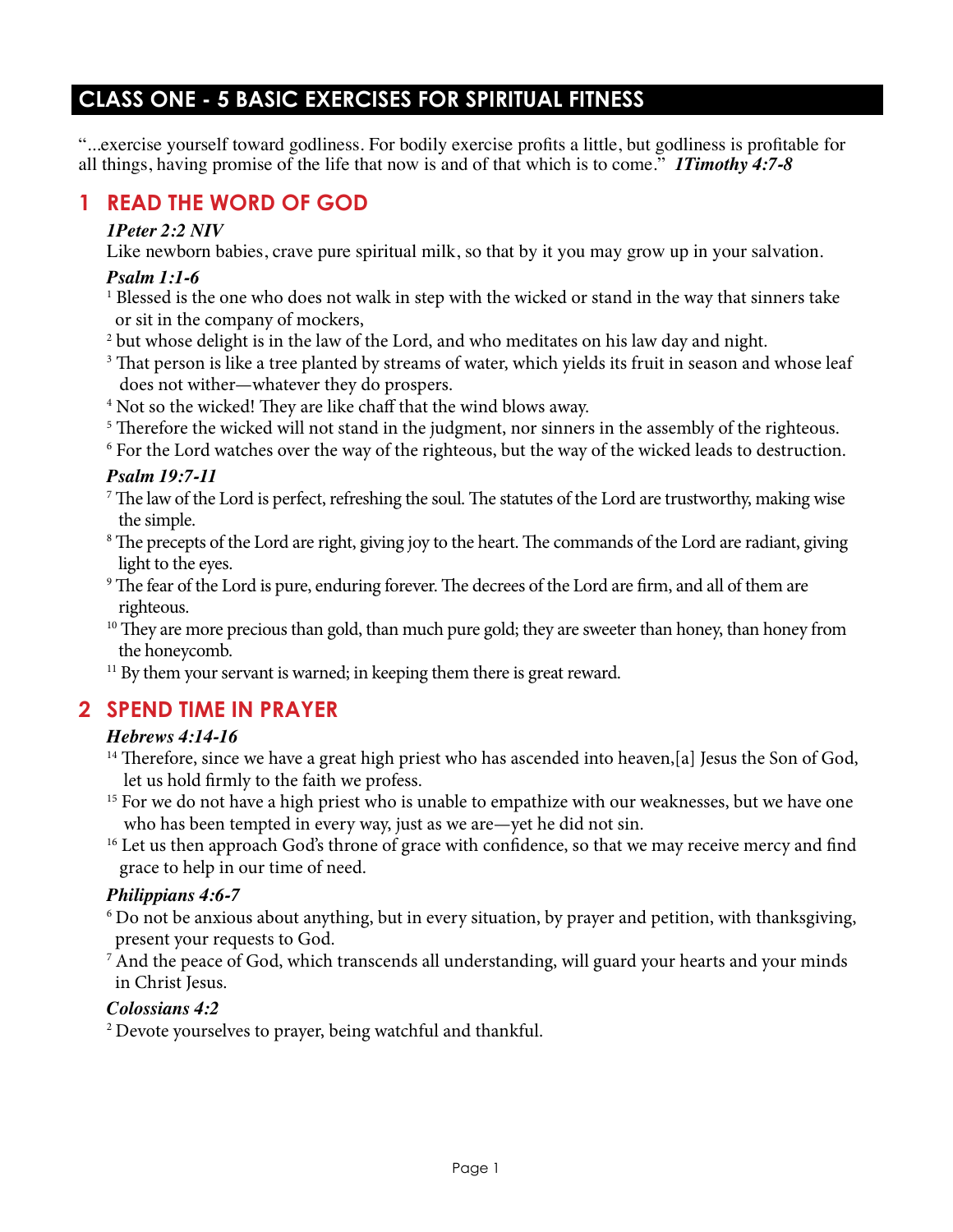# **CLASS ONE - 5 BASIC EXERCISES FOR SPIRITUAL FITNESS** *(Continued)*

### **3 SING PRAISES**

#### *Hebrews 13:15*

<sup>15</sup> Through Jesus, therefore, let us continually offer to God a sacrifice of praise–the fruit of our lips that openly profess his name.

#### *Ephesians 5:19*

<sup>19</sup> speaking to one another with psalms, hymns, and songs from the Spirit. Sing and make music from your heart to the Lord,

#### *Colossians 3:16*

<sup>16</sup> Let the message of Christ dwell among you richly as you teach and admonish one another with all wisdom through psalms, hymns, and songs from the Spirit, singing to God with gratitude in your hearts.

### **4 FELLOWSHIP WITH BRETHREN**

#### *Hebrews 3:12-14*

- <sup>12</sup> See to it, brothers and sisters, that none of you has a sinful, unbelieving heart that turns away from the living God.
- <sup>13</sup> But encourage one another daily, as long as it is called "Today," so that none of you may be hardened by sin's deceitfulness.

<sup>14</sup> We have come to share in Christ, if indeed we hold our original conviction firmly to the very end.

#### *Hebrews 10:24-25*

<sup>24</sup> And let us consider how we may spur one another on toward love and good deeds,

 $25$  not giving up meeting together, as some are in the habit of doing, but encouraging one another and all the more as you see the Day approaching.

#### *Acts 20:7*

<sup>7</sup> On the first day of the week we came together to break bread. Paul spoke to the people and, because he intended to leave the next day, kept on talking until midnight.

### **5 DO GOOD WORKS**

#### *Ephesians 2:10*

<sup>10</sup> For we are God's handiwork, created in Christ Jesus to do good works, which God prepared in advance for us to do.

#### *Titus 2:11-14*

<sup>11</sup> For the grace of God has appeared that offers salvation to all people.

- <sup>12</sup> It teaches us to say "No" to ungodliness and worldly passions, and to live self-controlled, upright and godly lives in this present age,
- <sup>13</sup> while we wait for the blessed hope—the appearing of the glory of our great God and Savior, Jesus Christ, 14 who gave himself for us to redeem us from all wickedness and to purify for himself a people that are his very own, eager to do what is good.

#### *Galatians 6:9-10*

9 Let us not become weary in doing good, for at the proper time we will reap a harvest if we do not give up. 10 Therefore, as we have opportunity, let us do good to all people, especially to those who belong to the family of believers.